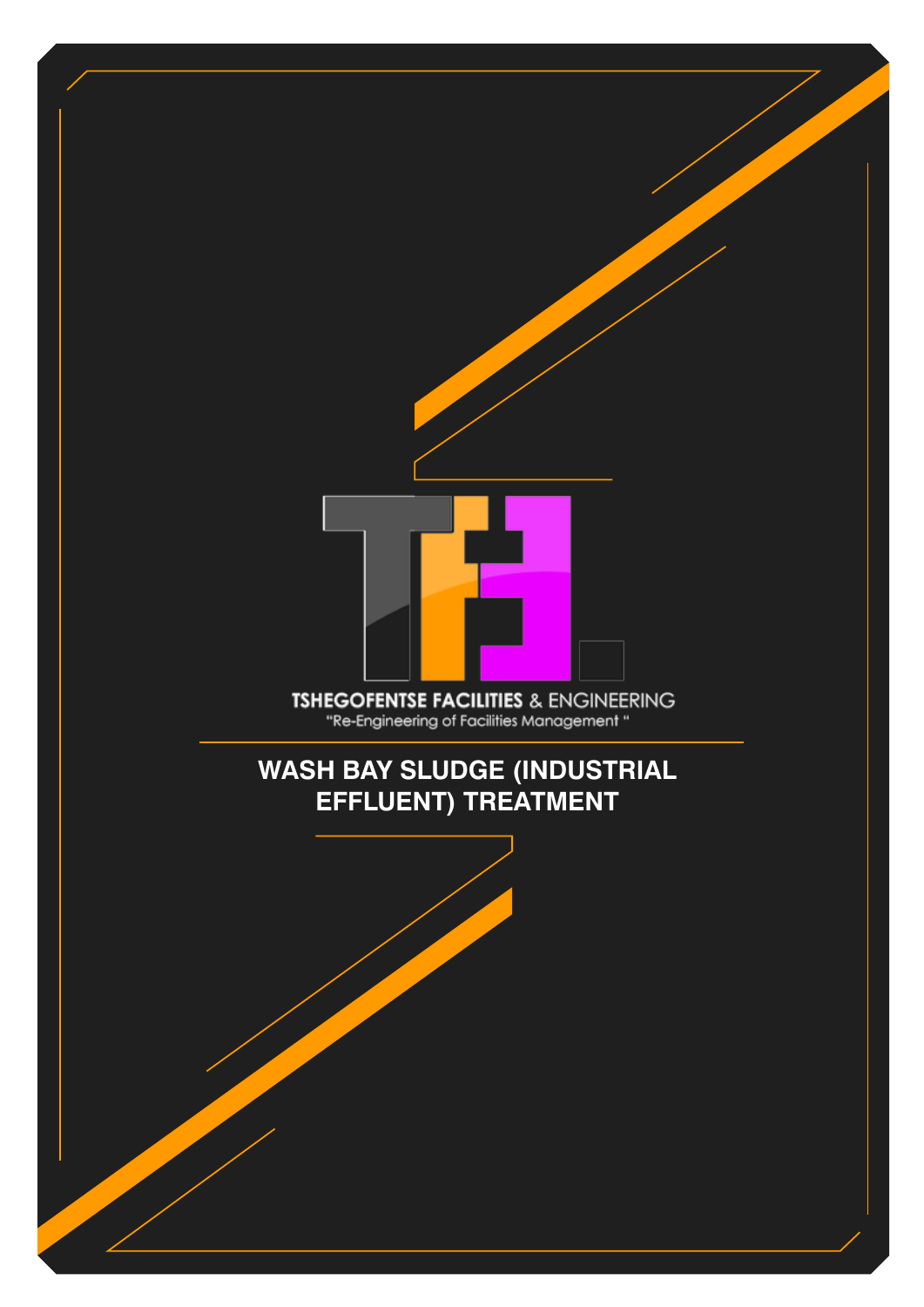## **WASH BAY SLUDGE (INDUSTRIAL EFFLUENT) TREATMENT**

Q: ARE YOU ISO14001 ACCREDITED? Q: IS YOUR SLUDGE PIT CONSTANTLY CLOGGED? Q: ARE YOU HAVING PROBLEMS MAINTAINING YOUR WASH BAY AREA? Q: ARE PAYING EXCESSIVE AMOUNTS FOR DISPOSAL OF YOUR SLUDGE? Q: ARE YOUR STRUGGLING TO REMOVE SOLIDS FROM YOUR OILY WATER? Q: DO YOU WANT TO SAVE WATER, RECYCLE AND BE ENVIRONMENTAL SUSTAINABLE? Q: DO YOU WANT TO ACHIEVE ZERO DISCHARGE STATUS AND RECYCLE YOUR EFFLUENT? Q: ARE STRUGGLING TO MEET EFFLUENT SPECIFICATIONS LIKE COD, TDS, TSS, pH or CONDUCTIVITY?

## **ASK THESE QUESTIONS TO YOUR FACILITIES/WASH BAY MANAGER, ENGINEER OR SHERQ MANAGER !!**



#### **NOT ALL PROBLEMS ARE THE SAME – ONE SIZE FITS ALL – WE PROVIDE CUSTOMISED SOLUTIONS IN ORDER TO DO COMPREHENSIVE LIQUID EFFLUENT TREATMENT !!**

METHODOLOGY: Site visit to assess and size your system - Sample analysis to characterize your effluent - Design of separation process - Recycle of treated effluent to = ZERO DISCHARGE DRIVER: Businesses with ISO 9001/14000 certification must have a water effluent system that complies with an international standard such Euro Norm 858.

### OVERALL SAVINGS VALUE ADDED SERVICES

- Savings in effluent disposal fees.
- Recycling clean effluent to process, saving potable water costs.
- Elimination of penalties paid to the municipality for off spec effluent
- Saving on chemical treatment costs by using degreasers effectively.
- Proper water meter installation

#### VALUE ADDED SERVICES

- Repairs to existing oil/water separators
- Regular water balance & leak detection
- Training of staff on resource efficiency
- Training of operators on wash bay management

#### TECHNOLOGIES APPLIED

- **Gravity Separation Biological Treatment**
- **Hydrocyclone separation**

anco

**Ultrafiltration** 

**Reverse Osmosis** 

**TSHEGOFENTSE FA FNGINEERING** Re-Engineering of Facilit ment **FOR A QUOTE OR SYSTEM ASSESSMENT CONTACT 016 933 8074 or 082 549 6063 or sales@tshegofentse.co.za**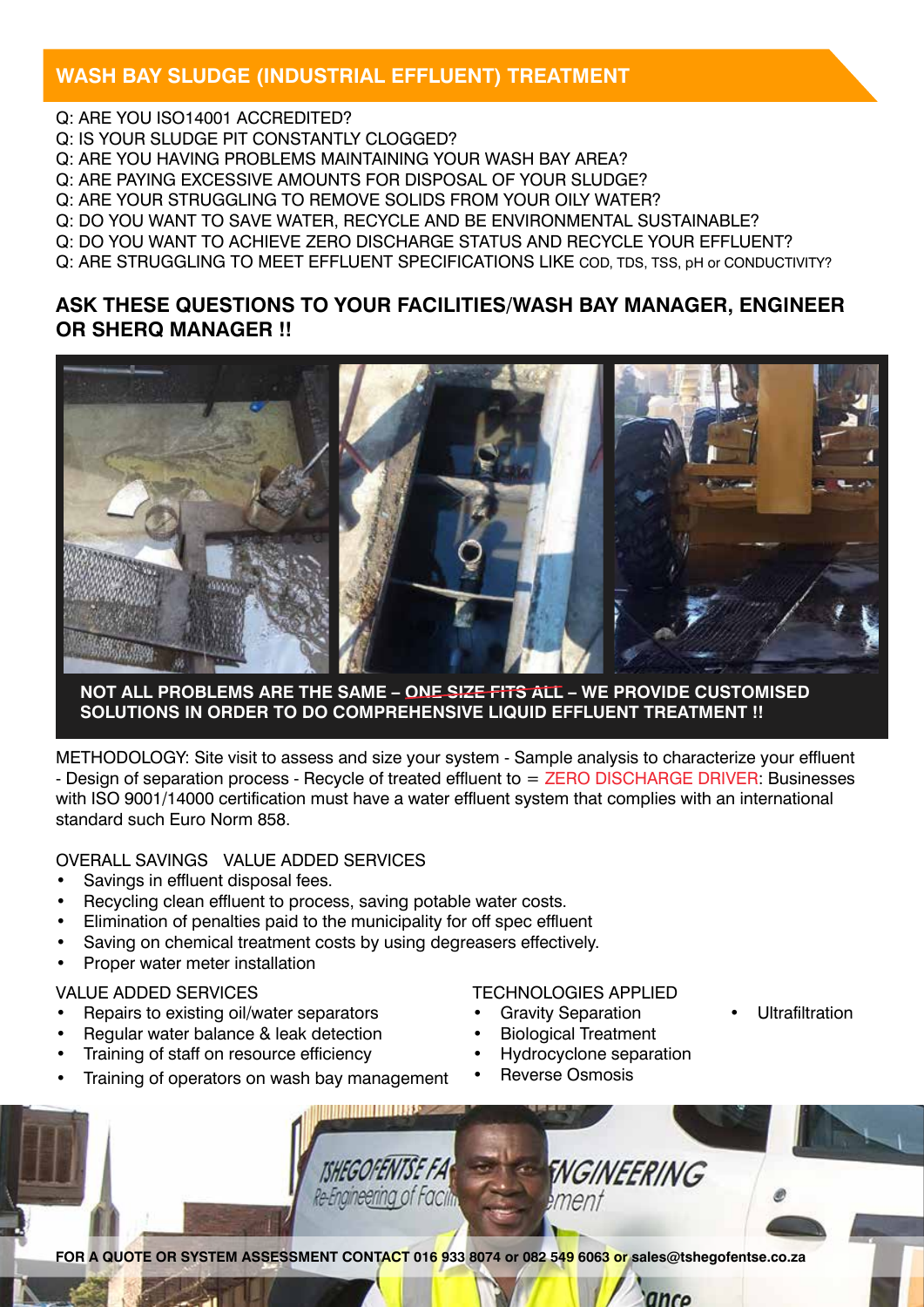# **FAT/GREASE TRAP CLEANING SOLUTIONS**



**QUESTIONS,** ARE THESE YOUR TYPICAL PROBLEMS: Q: BLOCKAGES OF SEWER Q: ODOUR PROBLEMS Q: EFFLUENT DISCHARGE PENALTIES ON pH, COD, SULPHIDES, DISSOLVE SOLIDS, CONDUCTIVITY OR SUSPENDED SOLIDS

ALL ASSOCIATED WITH FOG's (fats oils and greases) = YOUR ENEMY !!! Root cause: Hydraulic load, volume of effluent and size of trap OR Organic load, amount of organic waste

#### **Fat/Grease Traps found commonly in these industries**

- • Catering businesses
- **Restaurants**
- **Fast foods**
- **Butcheries**
- **Bakeries**
- Conference centres
- **Hotels**
- **Hospitals Canteens**
- Schools & colleges
- Shopping Malls
- **Washbays**
- Mechanical workshops floors
- **Petrol Filling stations**
- In South Africa the SANS 10 400P national building regulation covers the design and specifications of grease traps.

## **Tshegofentse's Unique step by step solution is 2 ways for your fat/grease**

- 1. Mechanical cleaning &
- 2. Chemical treatment (our chemicals are bio-degradable)

We first apply the mechanical process either through washing and vacuuming of the fat trap to identify the problem, thereafter we would recommend a sustainable solution to your problem which will address the breakdown of organic matter, the odour problems and finally we ensure that the effluent leaving your business complies with your local municipality specification.

OVERALL SAVINGS : Maintenance costs + business downtime losses + safe & hygienic environment + corrosion prevention on equipment + Effluent discharge penalties for COD

EACH BUSINESS SHOULD BE A RESPONSIBLE CITIZEN, BY TREATING YOUR WASTE YOU ARE RE-DUCING YOUR LOAD TO YOUR LOCAL WASTEWATER TREATMENT WORKS. AVOID PENALTIES AND CALL US.